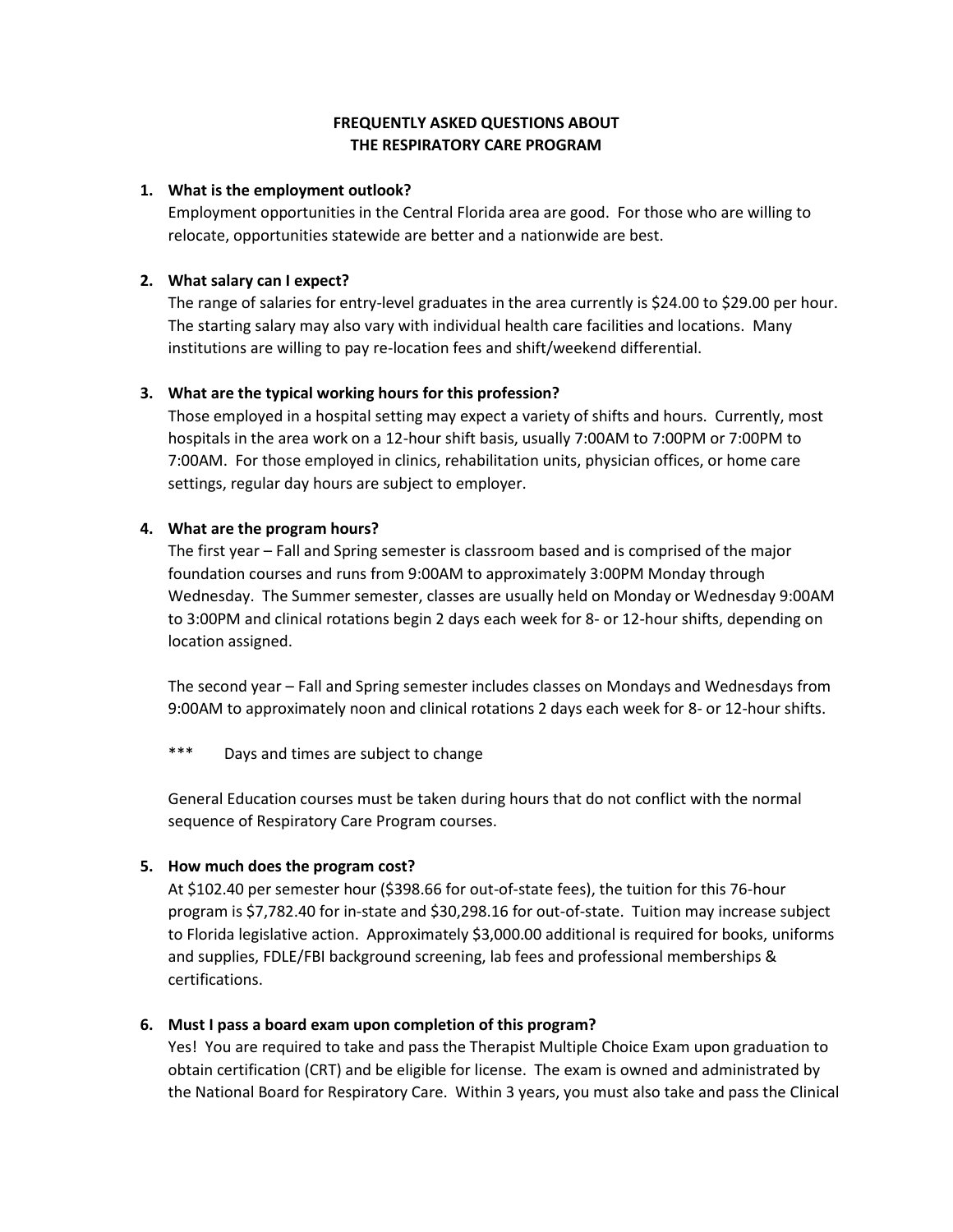Simulation Exam to obtain national registry credential (RRT). All examinations are timed, and computer based.

Graduates of the Respiratory Care Program at Daytona State College are prepared and eligible to take the National Board for Respiratory Care Therapist Multiple Choice (TMC) and the Clinical Simulation Exam (CSE)

# **7. Is a state license required to work in this occupation?**

Yes! Most states require license to work as a respiratory therapist. Chapter 468 of the Florida Statutes requires that all respiratory care practitioners in the state of Florida possess and maintain a current license. The issuance of a license is dependent upon passing the board exam and having a background criminal check done. The procedure for application is reviewed before graduation.

The requirements for FL license can be reviewed here: [Florida Board of Respiratory Care](https://floridasrespiratorycare.gov/licensing/)

It is unknown whether DSC AS Respiratory Care degree meets eligibility requirements for licensure in states other than FL. Graduates wishing to re-locate to another state are encouraged to consult with the state licensing agency in that state to determine state licensing requirements. State licensing contacts are available at [Respiratory Therapist State Licensure](https://www.aarc.org/advocacy/state-society-resources/state-licensure-contacts/)  [Contacts.](https://www.aarc.org/advocacy/state-society-resources/state-licensure-contacts/) State license application varies by cost and some states require specific continuing education courses prior to application. All states that require license accept the same national board exam results.

Many states are moving towards accepting only the RRT credential as entry-level for obtaining license.

Some states, along with the support of our national organization (AARC) are moving to a bachelor's degree requirement to obtain license, but none have passed this legislation to date.

### **8. Is the program accredited?**

Yes! Our program is accredited by the Commission on Accreditation for Respiratory Care. Accredited programs have met the minimum accreditation standards set by the professional organization and undergone a rigorous voluntary peer review process. Information can be found at: [CoARC](https://coarc.com/)

### **9. What courses are required?**

Currently the pre-requisites before entering the program are: BSC1085C (Human Anatomy & Physiology I with lab) ENC1101 (College Composition) MAC1105 (College Algebra) RET1021 (Respiratory Care Introduction) Co-requisite courses can be taken at any time prior to or during the program course of study.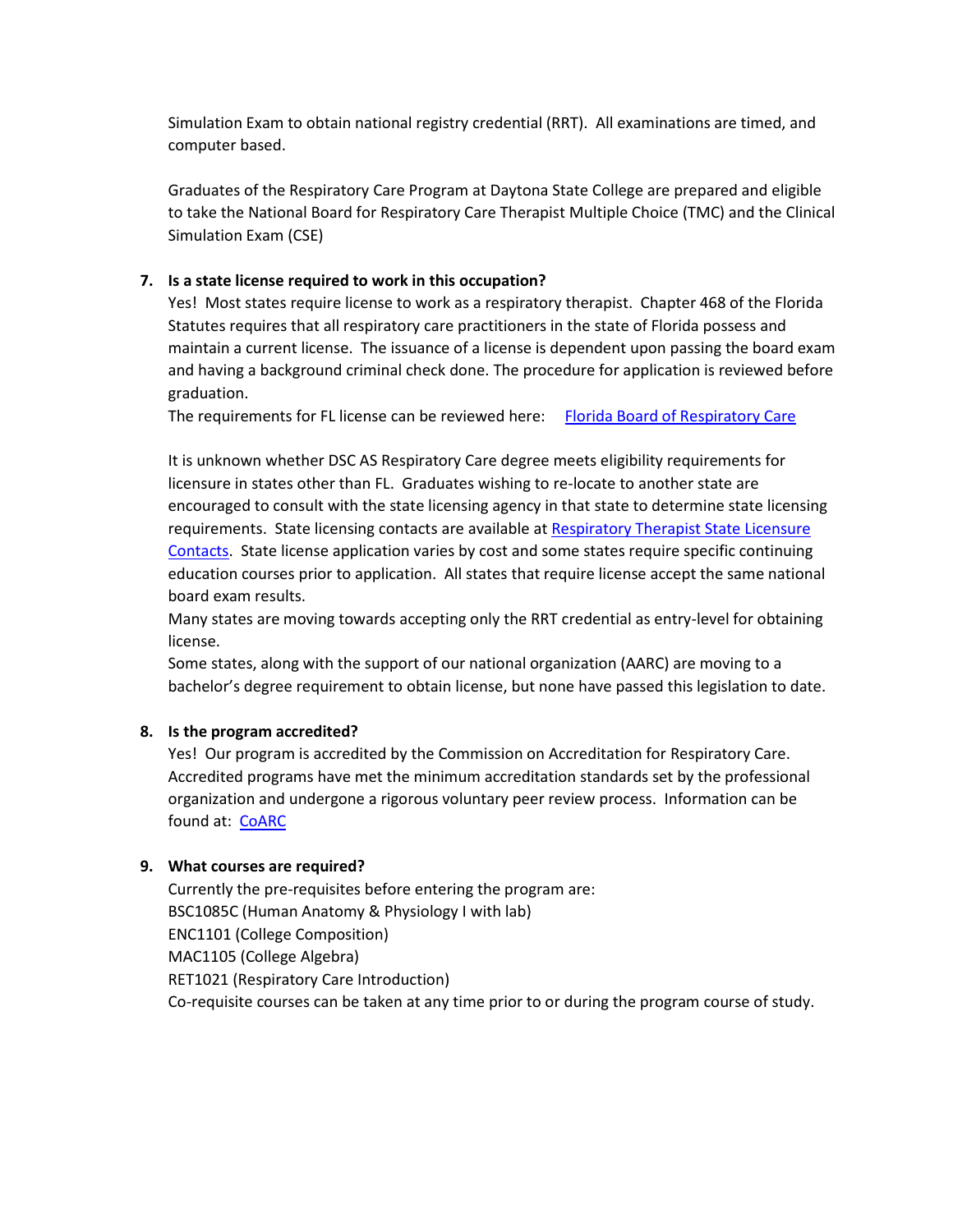### **10. What are the co-requisite courses?**

BSC1086C (Human Anatomy & Physiology II with lab) PSY1012 (General Psychology) MCB1010C (Microbiology with lab) Civic Literacy course Humanities Core

### **11. Does this AS degree program articulate with a BS program in Respiratory Care?**

Yes! We have an articulation agreement with Valencia College BS in Cardiopulmonary Sciences degree. With this AS degree, you are guaranteed acceptance. Daytona State College is in the process of developing a BS in Cardiopulmonary Sciences degree

completion program.

#### **12. Is Clinical training required in this program?**

Yes! Approximately 720 hours of clinical training are included in the two-year program. During this time, students work with patients (adult, pediatric and newborn) in a variety of healthcare settings.

#### **13. If I have previous college courses, will they count towards graduation from this program?**

Transcripts from a previous college must be submitted to and reviewed by the DSC Admissions department. This department will determine if the courses are transferable for credit and can be applied towards this Associate of Science Degree. You may be asked for catalog or course descriptions from your previous classes. Respiratory specific courses will be evaluated on a case-by-case basis for consideration. A student must be leaving their current respiratory program in good standing to be considered as a transfer student into our program.

### **14. FDLE (Florida Department of Law Enforcement) Level II Background Screening**

Once provisionally accepted to the program, students will be required to complete a Florida Department of Law Enforcement (FDLE) Level II Background Screening to include fingerprinting and drug testing with a cost of approximately \$90. This is an annual requirement and will be repeated at least one time during the length of the program. Instructions will be provided.

### **15. What immunizations and health records are required?**

These are not due until just prior to clinical rotations.

The immunizations required are: MMR

Hep B (you can decline, but it is highly suggested to do) Varicella or history of chicken pox

**Tetanus** 

TB testing (yearly)

Flu shot (during Fall clinical rotations)

Covid-19 (depending on government mandates)

You may need to obtain childhood records of immunization or have titers done at your physicians' office or the local health department.